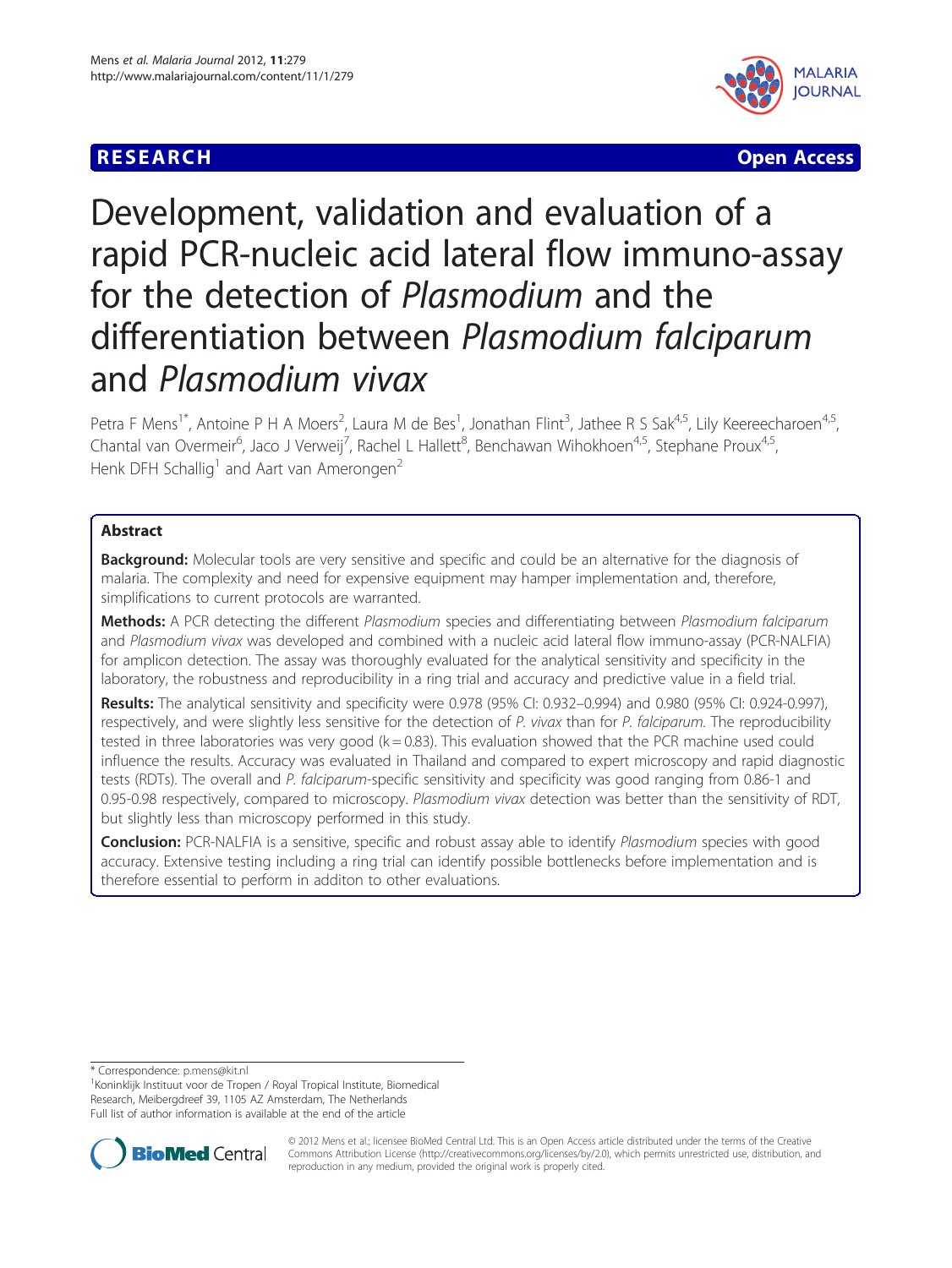## Background

The correct and timely diagnosis of life-threatening diseases such as malaria is essential for the initiation of accurate and prompt treatment [\[1](#page-8-0)]. However, correct diagnosis of infectious diseases is often difficult in resource-poor settings, resulting in clinical decisions based on presumptive diagnosis [[2](#page-8-0)]. This can lead to unnecessary over-treatment of one disease and underrecognition of another [[3](#page-8-0)]. The diagnosis of malaria is often complicated by the fact that routine microscopy has a relatively low detection limit, is time-consuming and requires experienced microscopists to obtain reliable results [\[4](#page-8-0)]. Rapid diagnostic tests (RDTs) could be a good alternative but the detection limit is currently even lower than microscopy, especially when the infecting agent is non-falciparum. RDTs specifically detecting Plasmodium *vivax* for instance can have a very low sensitivity  $[5,6]$  $[5,6]$  $[5,6]$  $[5,6]$ .

Molecular diagnostic tools, such as PCR, are highly sensitive and specific but involve sample processing. The read-out of the assay requires either laborious gelelectrophoresis, which uses toxic products and UV-light or expensive equipment to measure the assay in real time [[7\]](#page-8-0). Simplifying this methodology is thus warranted and has been partly achieved by using, for example, isothermal amplification technologies such as LAMP [\[8](#page-8-0)] or simple and cheap read-out systems, such as nucleic acid lateral flow immuno-assay (NALFIA) [[9,10\]](#page-8-0), which can circumvent the use of electrophoresis or the purchase of expensive real-time PCR machines. NALFIA is analogous to an RDT but instead of detection of antigens it will detect amplified nucleic acids. Like an RDT the sample pipetting is fast, the results can be kept for further reference after the test is performed and the waiting time before the result can be visually read is only 10 minutes without the need of UV light and ethidium bromide.

Essential to the development of a new diagnostic test is determining the accuracy in diagnosing the right condition [\[11](#page-8-0)]. Therefore, high sensitivity (the probability of a positive test result for a patient with the disease) and specificity (the probability of a negative test for a patient that does not have the disease) is required [\[12\]](#page-8-0). All new diagnostic tests need to be assessed for these characteristics. This entails a comparison with the gold or reference standard that should be infallible. This is difficult in the case of malaria because the obvious reference standards, microscopy and RDT, which are routinely used in the field, are not as sensitive as molecular tools, leading to an underestimation of the specificity of the molecular assay.

Nevertheless, in order to estimate the accuracy of a diagnostic test it has to undergo different testing phases [[13,14\]](#page-8-0). During the first phase a small study is performed on typical patients with and without the disease of interest, and the analytical sensitivity and specificity is assessed. If it fails this phase than the test is not worth further exploring without significant modifications. During the second evaluation phase in which the diagnostic sensitivity and specificity are assessed, a large number of patients are tested. The patient sample should be representative of the target population. Although these results might give a good reflection of the sensitivity and specificity, it is also essential to study the reproducibility and ruggedness of a test when other operators perform the assay. Although with the ideal test the performance is not operator-dependent, many tests show variation when performed in different laboratories [[14\]](#page-8-0). Having the test performed by different operators and/or different laboratories will reveal whether the test is reproducible or not [[15\]](#page-8-0), and whether a large rollout would be a feasible aim. This can be studied in a so-called ring trial.

This study describes the development of a speciesspecific PCR combined with NALFIA for the detection of pan-Plasmodium species and the discrimination between Plasmodium falciparum and P. vivax. In addition the test has been evaluated for the accuracy in an exploratory study in the laboratory and thereafter validated in Mea-Sot Thailand for accuracy in the final target population. Reproducibility was assessed by evaluating the assay in a ring trial in three different laboratories that did not participate in the development of the assay.

## Methods

## DNA isolation and PCR

DNA was extracted, with Qiagen DNA mini kit (Qiagen, Germany) according to the manufacturer's instructions, from all the whole blood samples used in this study. For each sample 200 μl of whole blood was used and the samples were eluted in 200 μl TE buffer. The PCR reaction consisted of primers (Table [1](#page-2-0)), targeting the 18S gene of Plasmodium and the human housekeeping gene glyceraldehyde 3-phosphate dehydrogenase (GAPDH), which was used as an internal control. For the discrimination of two Plasmodium species, general pan-Plasmodium and specific P. falciparum and P. vivax forward primers were designed. As a reverse primer, a generic primer developed on a conserved region present in all three targets, was used. The PCR reaction with a final reaction volume of 25 μl comprised of 12,5 μl 1X Qiagen Multiplex PCR Master mix (Qiagen, Germany), 200 μM dUTP, 2% DMSO, 1U UNG (Fermentas), primers in the concentration as presented in Table [1](#page-2-0), and [2](#page-2-0) μl template DNA. The cycling conditions consisted of an nitial step of 10 min at 50°C followed by one step of 15 min at 95°C, 35 cycles of 45 sec at 94°C, 45 sec at 54°C and 60 sec at 72°C and a final step of 10 min at 72°C. For each experiment a blood sample negative for Plasmodium, a sample containing P. falciparum, a sample containing P. vivax and a non-template control of only water were used as control samples.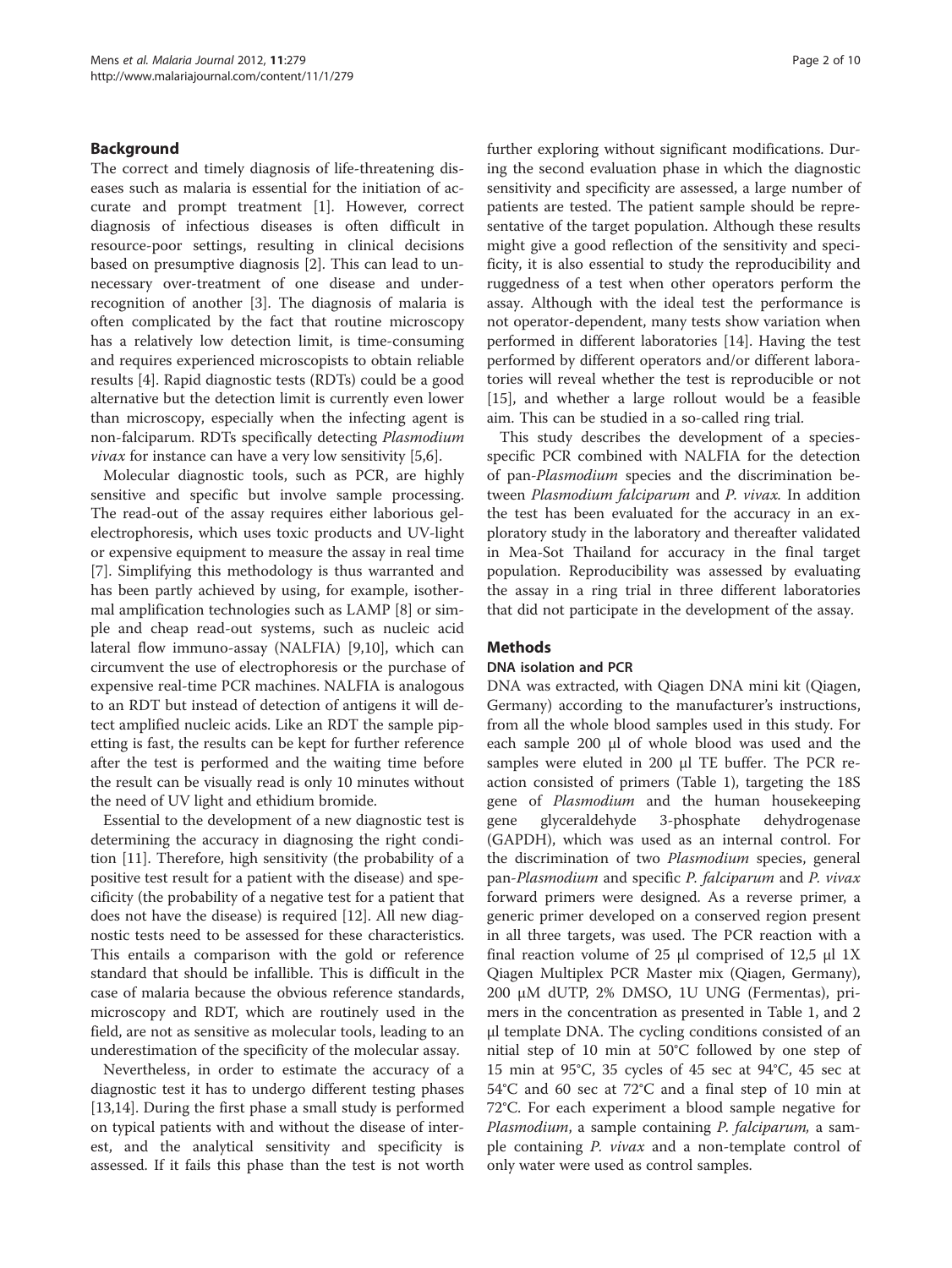| Target         | Primer type<br>Sequence |                                           | Product size (bp) | Concentration in PCR mix (nM) |
|----------------|-------------------------|-------------------------------------------|-------------------|-------------------------------|
| <b>GAPDH</b>   | Forward                 | Biotin-5' TGCACCACCAACTGCTTAGC -3'<br>-90 |                   | 75                            |
| <b>GAPDH</b>   | Reverse                 | Texas Red-5' GGCATGGACTGTGGTCATGAG -3'    |                   | 75                            |
| Pan-Plasmodium | Forward                 | Digoxigenin-5' TCAGATACCGTCGTAATCTTA -3'  | 180               | 50                            |
| Pan-Plasmodium | Reverse *               | Biotin-5'- AACTTTCTCGCTTGCGCG -3'         |                   | 900                           |
| P. falciparum  | Forward                 | FAM-5' GTCATCTTTCGAGGTGACTT -3'           | 100               | 200                           |
| P. vivax       | Forward                 | DNP-5' TITCTCTTCGGAGTTTATTC -3'           | 100               | 650                           |

<span id="page-2-0"></span>Table 1 Overview of the primer sequences and used concentrations in the PCR-NALFIA reaction

\* This primer was used as a reverse primer for the P. falciparum and P. vivax reaction as well.

#### Nucleic acid lateral flow immuno-assay

A nitrocellulose membrane of 120 mm (Millipore, Amsterdam, The Netherlands) was used for the preparation of the NALFIA. On the nitrocellulose, 0.8 mg/ml anti-Texas Red rabbit IgG fraction (Invitrogen, Paisley, UK), 0.2 mg/ml anti-Digoxigenin polyclonal antibody (Roche Diagnostics, Mannheim, Germany), 0.4 mg/ml antidinitrophenyl- rabbit IgG fraction, (Invitrogen, Paisley, UK), and 0.1 mg/ml anti-FITC purified polyclonal antibody rabbit polyclonal IgG, (AbD Serotec, Oxford, UK) were sprayed, all at 0.8 μl/cm and within 4.5 mm distance of each other. A Surewick G041 glass-fibre sample pad (Millipore, Billerica, USA) was used to spray 2.5 μl/cm streptavidin-labelled carbon suspension (three parts streptavidin-labelled carbon and two parts sodium tetraborate buffer solution containing 6.25% sucrose and 6.25% BSA) and attached to the NALFIA stick. The strips were air dried at 37°C, packed in plastic housing and sealed in airtight bags containing silica until further use.

After amplification 5 μl PCR product and 70 μl running buffer (0,1 M borate buffer pH 8.8, 1% BSA and 1% (v/v) sodium azide) were added to the sample pad of the NAL-FIA and after 10 min the results were read. The NALFIA was considered valid if a black line at the GAPDH position was visible. If in addition to the GAPDH line, the pan line was present then the sample contained *Plasmodium*  DNA. If in addition the *P. falciparum* line was present then a P. falciparum infection was confirmed. The same held for the *P. vivax* line in combination with the pan-Plasmodium line. If all four lines were present than it was considered to be a mixed infection. If no line appeared on the GAPDH position, regardless of other lines that might have appeared, the NALFIA test was considered to be a test failure. An example of the different possibilities of the NALFIA outcomes is shown in Figure [1.](#page-3-0)

#### Laboratory evaluation PCR-NALFIA

The analytical sensitivity of the PCR-NALFIA test was assessed by using a 5% P. falciparum NF54 ring stage culture (in 5% haematocrit). The cultured parasites were 10-fold diluted with Plasmodium-negative donor blood to obtain malaria parasites dilutions from 0.55% to 5x10- 8 % in 45% haematocrit. The specificity of the test was determined by analysing malaria positive and negative samples  $(n = 241)$  from: i) travellers returning from malaria-endemic areas, diagnosed by an experienced technician by microscopy and/or Plasmodium-specific nested PCR according to Snounou et al. [\[16](#page-8-0)]; ii) from Sudanese patients with a confirmed P. falciparum infection; and, iii) samples provided by the Dutch blood bank which excludes donations of patients who travelled in

Table 2 Overview of the origin and number of samples used in the laboratory (n = 241) and ring trial (n = 94) evaluations

| Origin of the samples                                             | Sample type             | Laboratory evaluation (n) | Ring trial (n) |
|-------------------------------------------------------------------|-------------------------|---------------------------|----------------|
| Wad Medani Teaching Hospital, Sudan                               | P. falciparum           | 72                        | 6              |
| Malaria Reference Laboratory, London                              | P. falciparum           | 7                         | 5              |
| School of Hygiene and Tropical Medicine, UK, returning travellers | P. vivax                | 26                        | 9              |
|                                                                   | P. ovale                |                           | $\overline{4}$ |
|                                                                   | P. malariae             | 18                        | 4              |
|                                                                   | P. falciparum/ P. vivax |                           |                |
|                                                                   | P. falciparum/ P. ovale | 5                         |                |
|                                                                   | Negative                |                           | 18             |
| Academic Medical Centre, The Netherlands, returning travellers    | Negative                | 9                         |                |
| Dutch Blood Bank                                                  | Negative                | 95                        | 45             |
| Culture of P. falciparum                                          |                         |                           | 2              |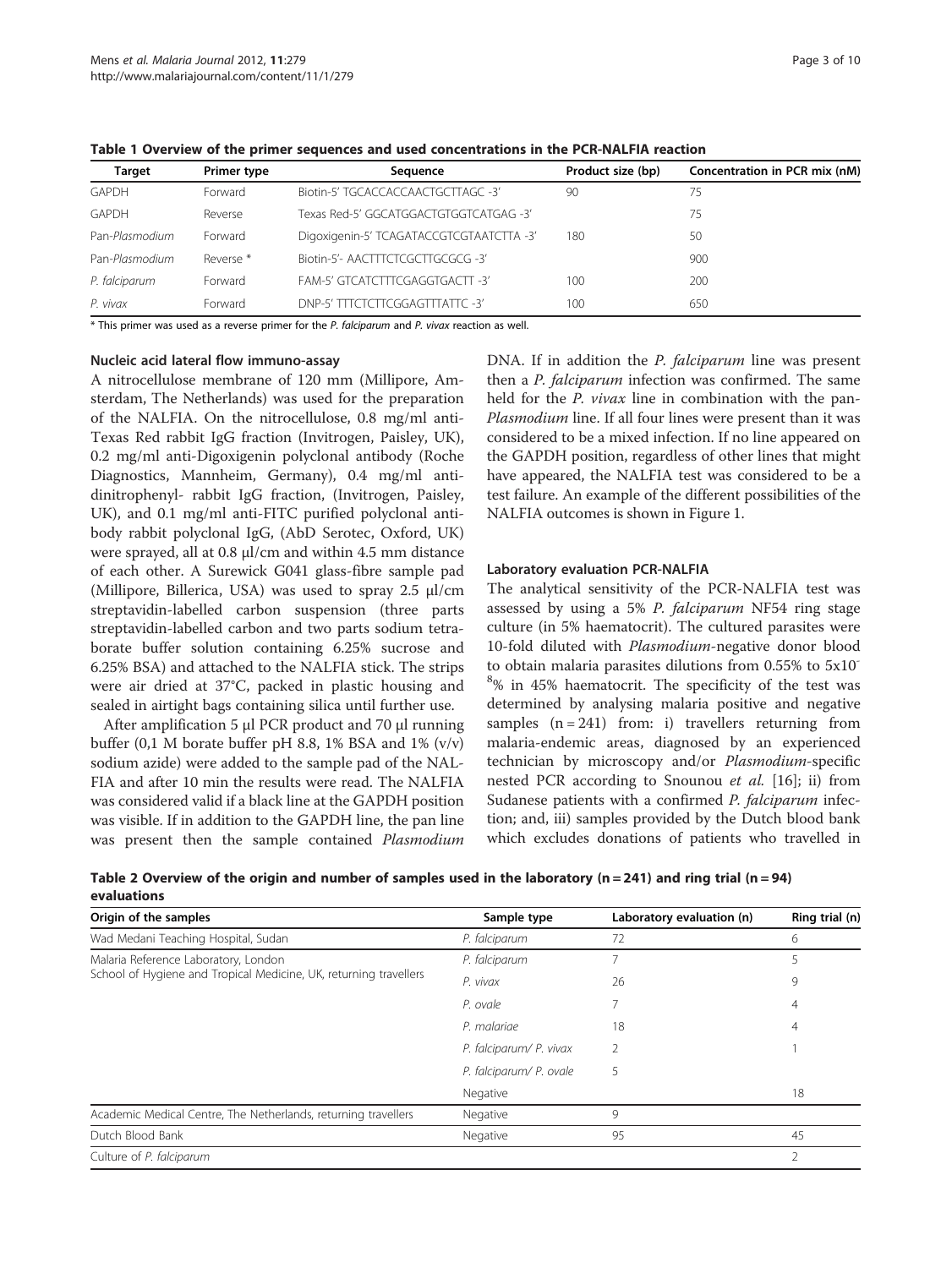the past nine months to malaria-endemic areas and can therefore be considered negative for malaria (Table [2\)](#page-2-0).

#### Inter-laboratory evaluation PCR-NALFIA

In order to assess the inter-laboratory variability of the assay, a diagnostic ring trial was performed. All necessary reagents and 94 processed samples were sent to three laboratories that were not directly involved in the development of the current PCR and NALFIA technology. These materials were accompanied by a protocol on how to perform the assay but no further training was given. The laboratories used their own PCR equipment and the assay was performed by personnel who had previous

experience performing PCR. In addition to the patient samples presented in Table [2](#page-2-0) two DNA samples of pure *P. falciparum* culture of 10 and 1  $p/\mu$  were provided. The protocol indicated that two non-template controls should be added by the laboratory performing the assay. The technicians performing the assay were blinded as to the contents of the samples and the performance of the other laboratories in the trial.

## Field evaluation of PCR-NALFIA, study site and patient description

A prospective study was conducted in the health clinics of Wang Pa and Mae Khon Ken, Mae Sot district, Tak

<span id="page-3-0"></span>

control and a positive test line for Plasmodium are visible indicating a valid test positive for Plasmodium but negative for P. falciparum and P. vivax.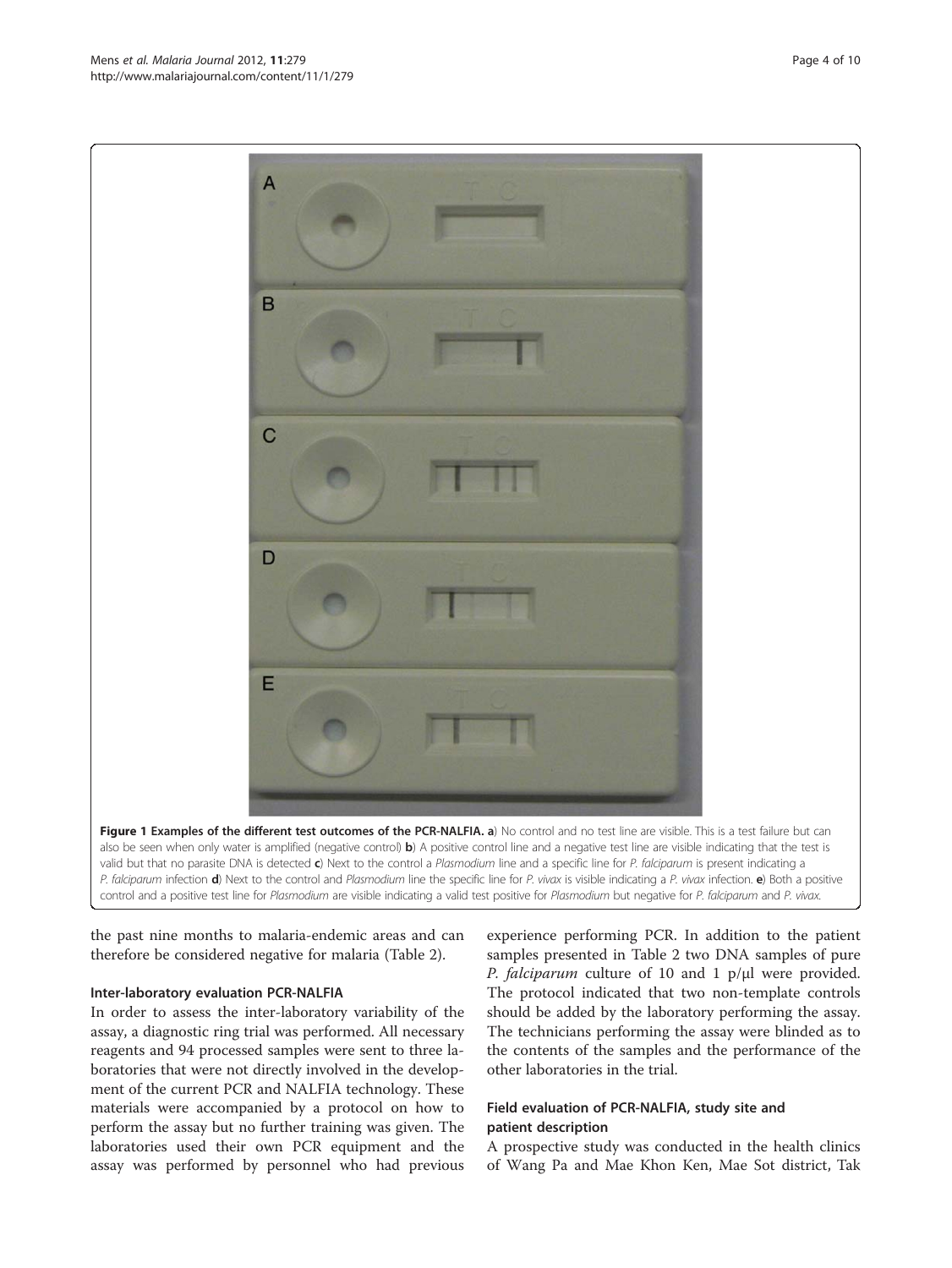Province, Thailand, which is located on the Thai-Myanmar border. In this hill-forested region, with low year-round transmission and two seasonal peaks from May-September during the rainy season and December-January, the predominant species causing malaria are P. *vivax* and during the rainy season  $P$ . *falciparum* [\[17](#page-8-0)]. Patients were recruited in the malaria clinics of Wang Pa and Mae Khon Ken located around Mae Sot. Samples were transported to the Shoklo Malaria Research Unit (SMRU) in Mae Sot for further processing. Ethical approval for the evaluation in Thailand was obtained from the local ethical review board, Mahidol Oxford Research Unit and the Oxford Tropical Research Committee. Patients visiting the outpatient clinics with the clinical suspicion of uncomplicated malaria, over three years old, and willing to participate in the study, were enrolled after obtaining their informed consent or in the case of minors that of their parents or guardians. Additional inclusion criteria were axillary temperature ≥ 37.5°C or a history of fever in the previous 24 hours.

From each participant, finger prick blood was collected in EDTA tubes (Stastedt, Numbrecht, Germany) for preparation of thin and thick Giemsa-stained microscopy slides, to perform a HRP-2 and PAN pLDH-based RDT and 200 μl of blood was used for DNA isolation. Microscopy was performed according to international and GCP guidelines by local expert microscopists [[18\]](#page-8-0). Parasites were counted against 500 leukocytes at 1,000x magnification. If only one parasite was found after counting of 500 WBC then counting continued until a second parasite was observed with a limit of counting 4,000 WBC. All slides were read by two microscopists and discordant results were read by a third reader. A leukocyte count of 8000/μL was assumed to calculate the parasite density per μl and the final result was the geometric mean of the readings. Peripheral blood was applied to the SD Bio Line Malaria Antigen P.f/Pan POCT RDT (Standard Diagnostics Inc) according to the procedures described by the manufacturer. The PCR-NALFIA was performed as described above. All test operators were blinded to each other's test results. On the discordant results and a selection of the microscopy negative samples  $(n = 71)$  an additional diagnostic nested PCR was performed as described by Snounou *et al.* [[16](#page-8-0)].

## Data analysis

Data from the laboratory evaluation and the ring trial were directly entered into Excel. Data from the field evaluation were collected on separate case record forms and subsequently entered in Excel. Calculations of sensitivity, specificity and agreement between microscopy, RDT and PCR-NALFIA were done using Epi Info version 6.04 (Center for Disease Control and Prevention, Atlanta, GA, USA). For the ring trial analysis a combined kappa was calculated by using the formula for more than two raters and more than two outcomes as described by Fleiss et al. [\[19](#page-8-0)]. Each of the samples was rated into one of the six subtypes (P. falciparum, P. vivax, negative, P. falciparum and P. vivax mixed infection, non-P. falciparum and non-P. vivax infection or water controls) by the three laboratories. Kappa (κ) values express the agreement beyond chance and were calculated with a 95% confidence interval. Kappa was calculated for each of the subtypes separately against an amalgam of the remaining categories. For example, the P. falciparum kappa is the two-rating kappa where P. falciparum is positive and all remaining outcomes are negative. The combined kappa is the appropriately weighted average of the individual kappas. There is considerably more agreement about the rating of samples as being P. falciparum compared to P. falciparum/P. vivax. A ĸ-value [\[20\]](#page-8-0) of 0.21-0.60 is a moderate, a  $x$ -value of 0.61-0.80 a good and a ĸ-value >0.80 is an almost perfect agreement beyond chance. Kappas were calculated by STATA SE11.2

#### Results

#### Analytical performance of the PCR-NALFIA

The analytical sensitivity could only be assessed for P. falciparum as there was no reference sample with P. vivax available with a certified number of parasites. The analytical sensitivity was  $1$  p/ $\mu$ l for both the Panband and the P. falciparum band with the P. falciparum sample. The samples were also once run on agarose gel to confirm the expected amplicon size of both GAPDH and the Plasmodium fragments.

The phase 1 evaluation of 241 samples resulted in three test failures (two in negative controls and one P. falciparum-positive sample), meaning that no GAPDH line could be observed. Of the negative samples, five were found positive by PCR-NALFIA for P. falciparum, of which two were also positive in the pan-*Plasmodium* line. None of the negative samples reacted with the P. vivax line. All P. falciparum samples reacted with both the pan-Plasmodium and P. falciparum line, including the sample that had no GAPDH line. None of the samples reacted with the *P. vivax* line. All *P. vivax* samples were positive for pan-*Plasmodium* but three failed to react with the specific P. vivax line. None reacted with the P. falciparum line. Of the 18 Plasmodium malariae samples, three were negative and one indicated a P. vivax infection. All Plasmodium ovale samples, including the P. falciparum/ P.ovale mixed infections were identified correctly. The P. falciparum/P.vivax mixed infection samples were all positive for pan-Plasmodium and P. falciparum but one failed to detect the additional *P. vivax* line.

To determine sensitivity and specificity, the test failures were excluded and microscopy results were used as the reference. The overall sensitivity and specificity for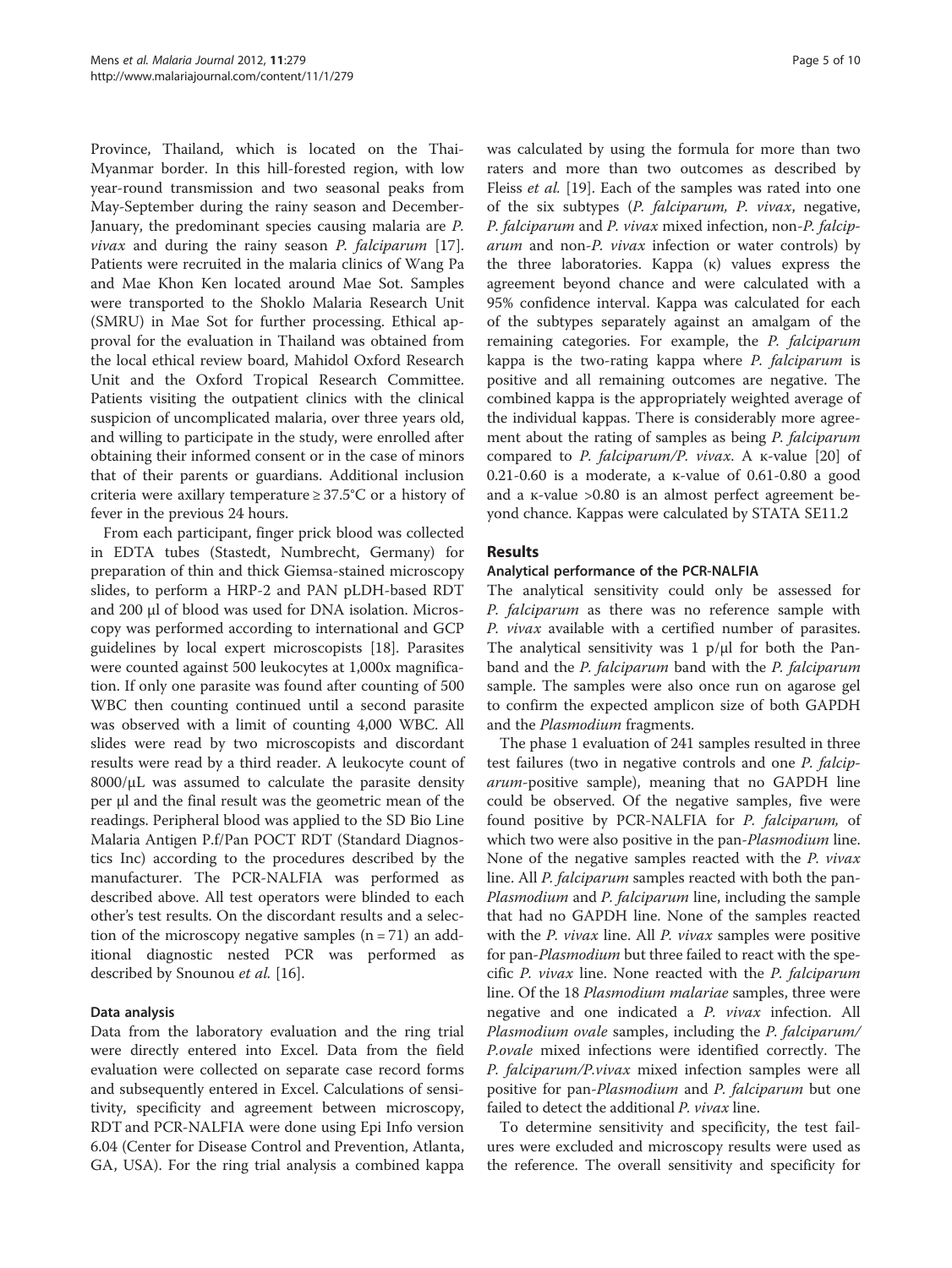the detection of any species through the pan-Plasmodium line in this specific data set was 0.978 (95% CI: 0.932– 0.994) and 0.980 (95% CI: 0.924-0.997) respectively. For the detection of P. falciparum through the specific P. falciparum line, the sensitivity and specificity in this set was 1 (95% CI: 0.946-1) and 0.967 (95% CI: 0.921–0.988). The sensitivity of the *P. vivax* line was lower in this evaluation (0.857 (95% CI: 0.664-0.953)) but the specificity was good (0.995 (95% CI: 0.969-0.999)).

## Intra-assay variability between three independent laboratories

Of the 96 samples that were tested by the three different laboratories, 84 were identified correctly by all three laboratories. Table 3 gives an overview of the score of correct answers per individual laboratory. One sample containing P. falciparum was scored as a test failure in all three laboratories. In addition, laboratory 1 identified two negative samples as a P. falciparum infection, one P. vivax sample as negative and another P. vivax sample as a mixed infection with P. falciparum. Laboratory 2 had only two additional misdiagnoses. One negative sample was interpreted as a non-P. falciparum/non-P. vivax sample and one *P. vivax* sample was interpreted as a mixed infection with P. falciparum, which was the same sample that was misdiagnosed with the same interpretation as laboratory 1. Laboratory 3 scored the least of the three laboratories. Three samples that were positive for either P. falciparum, P. vivax or P. ovale were scored negative. One negative sample was interpreted as positive for P. falciparum, a P. vivax and a P. falciparum sample were both identified as non-P. falciparum/non-P. vivax and a P. falciparum/P. vivax co-infection was interpreted as a P. falciparum mono-infection. Despite these discrepancies, the overall agreement between laboratories and the reference panel was good to almost perfect. The kappa amongst the different laboratories can be found in Table 4. The agreement between the

Table 3 Results of the ring trial per sample type and laboratory

| Sample type                |          |          | Laboratory 1 Laboratory 2 Laboratory 3 Kappa |                 |
|----------------------------|----------|----------|----------------------------------------------|-----------------|
| P. falciparum              | $12/13*$ | $12/13*$ | $10/13*$                                     | 0.873           |
| P. vivax                   | 7/9      | 8/9      | 7/9                                          | 0.727           |
| P. ovale                   | 4/4      | 4/4      | 3/4                                          | $0.836^{\circ}$ |
| P. malariae                | 4/4      | 4/4      | 4/4                                          |                 |
| P. falciparum/P. vivax 1/1 |          | 1/1      | $0/1^5$                                      | 0.497           |
| Negative <sup>#</sup>      | 61/63    | 62/63    | 62/63                                        | 0.858           |

 $\overline{P}$  Including two *P. falciparum* culture samples.

\*One sample failed in all three laboratories.

# The two water controls the laboratories added themselves are not presented

 $\hat{ }$  The results for P. ovale and P. malariae samples were scored as positive, non-falciparum, non-vivax and are therefore combined in the analysis.

| Table 4 Levels of agreement between different         |  |  |  |  |
|-------------------------------------------------------|--|--|--|--|
| laboratories in the ring trial for the detection and  |  |  |  |  |
| differentiation of Plasmodium species with PCR-NALFIA |  |  |  |  |

|              | K values*    |              |              |  |
|--------------|--------------|--------------|--------------|--|
|              | Laboratory 1 | Laboratory 2 | Laboratory 3 |  |
| Reference    | 0.90         | 0.94         | 0.84         |  |
| Laboratory 1 | ۰            | 0.92         | 0.80         |  |
| Laboratory 2 | ۰            | -            | 0.76         |  |
| Laboratory 3 | ۰            | -            | -            |  |

\*The k values represent the agreement beyond chance between each laboratory and the reference and between two laboratories.

different samples was also good and can be seen for the different species in Table 3. The overall kappa was 0.839. Only the *P. falciparum*/*P. vivax* mixed infection agreement is very low but this is caused by the fact that only one sample of this type was analysed.

## Field evaluation of the PCR-NALFIA in a malaria-endemic setting

The evaluation of the PCR-NALFIA took place between December 2011 and January 2012. In total, 381 patients were included of which 85 patients were seen in Mae Khon Ken and 296 in Wang Pa. The mean age of the participants was 20.6 years (range four to 63 years), 33% was female and 67% was male, which is representative for the region. In total, 274 of the patients recruited into the study were found to be negative with microscopy, 72 were found to be harbouring P. vivax, (mean parasitaemia 730 p/μl), 32 P. falciparum (mean parasitaemia 5185 p/μl) and three a mixed infection. A complete overview of the results can be found in Table [5](#page-6-0). When RDT is compared to microscopy, RDT had four test failures and detected a substantially lower number of P. vivax cases than microscopy (14 of 72 microscopy confirmed P. vivax were missed). The PCR-NALFIA detected more positive samples than were found negative with microscopy. Three were identified as P. falciparum, six were identified as P. vivax and five others as a mixed infection. The 14 samples that were negative for P. vivax with PCR-NALFIA were the same that were negative with RDT. Seven of these samples had a parasitaemia below two parasites/ μl, four samples between four parasites/ $\mu$ l and 10 p/ul and three between 20 p/ $\mu$ l and 32  $p/\mu$ . The calculated sensitivity and specificity of the different detection lines of the PCR-NALFIA compared to the different assays can be found in Table [6](#page-6-0). When only the microscopy positive samples are compared to the RDT and PCR-NALFIA results and stratified to parasitaemia, it is found that PCR NALFIA is able to reliably detect samples with a parasitaemia of over 50 p/μl whereas RDT is already having problems with identifying some of the samples below 500 p/ $\mu$ l, as

in the table.<br> $\frac{1}{2}$  This sample was identified as a *P. falciparum* mono-infection.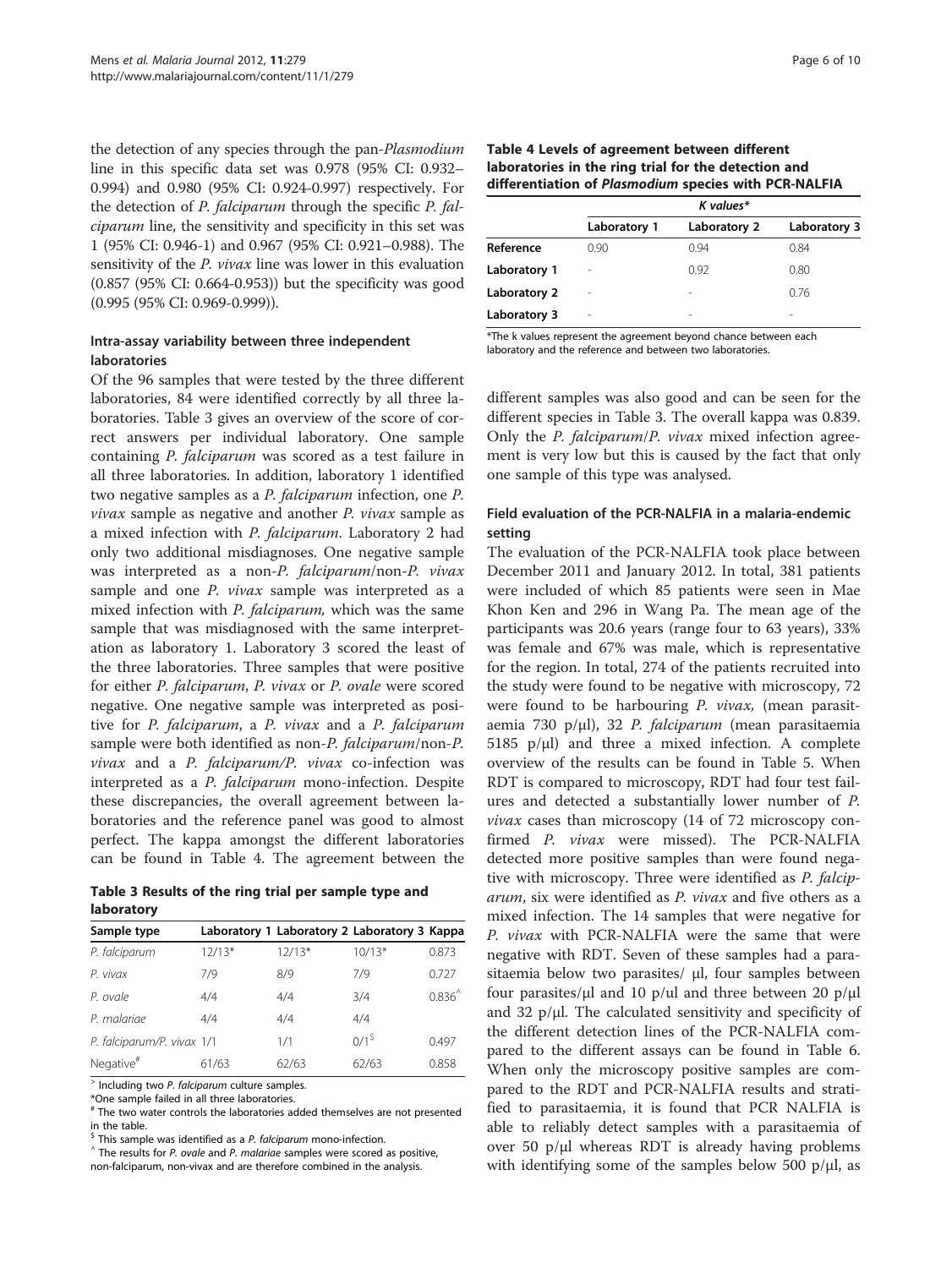| Microscopy    | <b>RDT</b>    | <b>PCR-NALFIA</b> |                |               | <b>Total</b>           |                |
|---------------|---------------|-------------------|----------------|---------------|------------------------|----------------|
|               |               | <b>Negative</b>   | P. falciparum  | P. vivax      | <b>Mixed infection</b> |                |
| Negative      |               | 260               | 3              | 6             | 5                      | 274            |
|               | Negative      | 257 *             | $\overline{2}$ | 6             | 5                      | 266            |
|               | P. falciparum | 3                 |                |               |                        | 4              |
| P. falciparum |               |                   | 32             |               |                        | 32             |
|               | P. falciparum |                   | 32             |               |                        | 32             |
| P. vivax      |               | 14                |                | 57            |                        | 72             |
|               | Negative      | 14                |                | 4             |                        | 19             |
|               | P. falciparum |                   |                | $\mathcal{I}$ |                        |                |
|               | P. vivax      |                   |                | 52            |                        | 52             |
| $P.f + P.v$   |               |                   |                |               |                        | 2              |
|               | P. falciparum |                   |                |               |                        | $\overline{2}$ |
| $P.m + P.v$   |               |                   |                |               |                        |                |
|               | Negative      |                   |                |               |                        |                |
| <b>Total</b>  |               | 274               | 36             | 63            | 8                      | 381            |

### <span id="page-6-0"></span>Table 5 Overview of results of the field evaluation in Thailand

\*including four RDT test failures.

can be seen in Table [7.](#page-7-0) When the discordant results were analysed with a nested PCR, the three PCR-NALFIA positive P. falciparum samples were confirmed (including the RDT positive sample) to be positive for P. falciparum; three of the P. vivax samples were confirmed to contain P. vivax, however the other three were negative; of the mixed infection, two were found negative and three were found to have only P. vivax. Thirteen out of the 14 samples that were identified as P. vivax positive by microscopy but both PCR-NALFIA and RDT negative were positive in the nested PCR. The other sample was negative. In the group of negative samples that were also analysed with the nested PCR, 15 samples

(21%) were identified as P. vivax positive and no other species were found.

#### Conclusion

This paper describes the development of a multiplex PCR assay for the detection and differentiation of malaria parasites combined with NALFIA to enable fast and easy readout of the results. This assay has been shown to be sensitive and specific and the readout with NAL-FIA is straightforward.

The assay was evaluated in three different phases. First, the analytical sensitivity and specificity was assessed and found to be very good, although the

| <b>Detection line</b>                  | Sensitivity<br>(95% CI)   | Specificity<br>(95% CI) | <b>Positive Predictive</b><br>Value (95% CI) | <b>Negative Predictive</b><br>Value (95% CI) | Kappa |
|----------------------------------------|---------------------------|-------------------------|----------------------------------------------|----------------------------------------------|-------|
| Overall pan-Plasmodium                 |                           |                         |                                              |                                              |       |
| SD-Bioline vs Microscopy ( $n = 377$ ) | 0.813 (0.723-0.879)       | $0.985(0.960 - 0.995)$  | $0.956$ (0.884-0.986)                        | $0.930(0.892 - 0.956)$                       | 0.83  |
| Microscopy vs PCR-NALFIA $(n = 381)$   | $0.869(0.787 - 0.924)$    | $0.949(0.914 - 0.970)$  | 0.869 (0.787-0.924)                          | $0.949(0.914 - 0.971)$                       | 0.82  |
| SD-Bioline vs PCR-NALFIA $(n = 377)$   | 0.822 (0.734-0.887)       | $0.989(0.965 - 0.997)$  | $0.967(0.900 - 0.991)$                       | $0.934(0.897 - 0.958)$                       | 0.85  |
| P. falciparum                          |                           |                         |                                              |                                              |       |
| SD-Bioline vs Microscopy ( $n = 377$ ) | $1(0.874-1)$              | $0.985(0.964 - 0.994)$  | $0.872$ (0.718-0.952)                        | $1(0.986-1)$                                 | 0.92  |
| Microscopy vs PCR-NALFIA $(n = 381)$   | $0.773$ $(0.617 - 0.880)$ | $1(0.986-1)$            | $1(0.874-1)$                                 | 0.971 (0.946-985)                            | 0.88  |
| SD-Bioline vs PCR-NALFIA ( $n = 377$ ) | 0.796 (0.642-0.897)       | 0.988 (0.967-0.996)     | $0.898$ (0.748-0.967)                        | 0.973 (0.948-0.987)                          | 0.84  |
| P. vivax*                              |                           |                         |                                              |                                              |       |
| SD-Bioline vs Microscopy ( $n = 338$ ) | $0.722$ (0.602-0.818)     | $1(0.982-1)$            | $1(0.914-1)$                                 | $0.930(0.892 - 0.956)$                       | 0.78  |
| Microscopy vs PCR-NALFIA $(n = 381)$   | $0.845$ (0.735-0.916)     | 0.951 (0.920-0.972)     | $0.80(0.689 - 0.880)$                        | $0.964(0.935 - 0.981)$                       | 0.78  |
| SD-Bioline vs PCR-NALFIA $(n = 338)$   | $0.754(0.633 - 0.846)$    | $1(0.982-1)$            | $1(0.914-1)$                                 | $0.941(0.905 - 0.964)$                       | 0.82  |

\*Because the pLDH line on the SD-bioline RDT also detects P. falciparum, all P. falciparum samples were excluded from the analysis with SD-Bioline.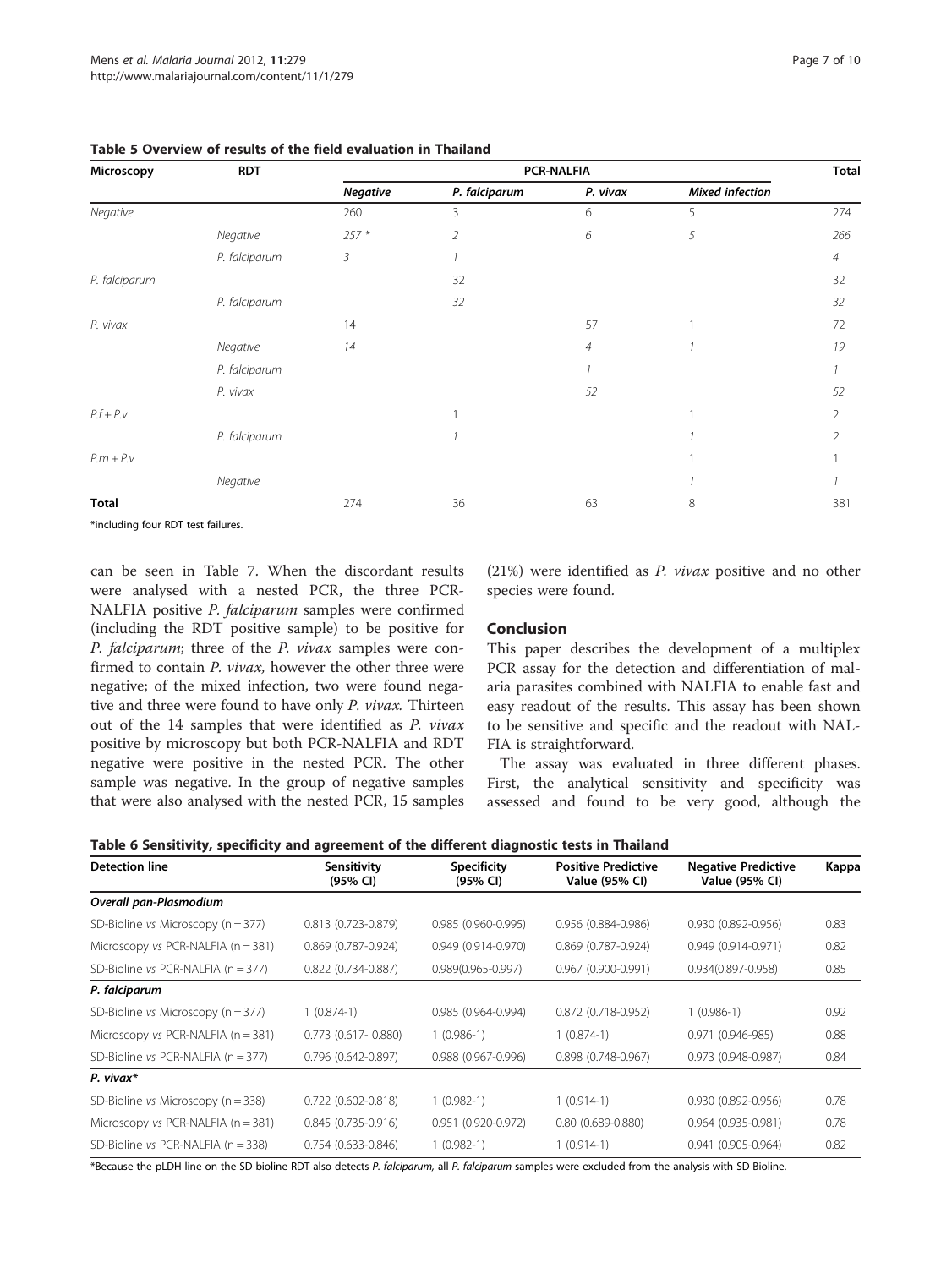<span id="page-7-0"></span>Table 7 Sensitivities of SD-Bioline and PCR-NALFIA compared to microscopy differentiated in parasitaemia

| Parasitaemia        | <b>SD Bioline</b> | <b>PCR-NALFIA</b> |
|---------------------|-------------------|-------------------|
| $> 50.000 / \mu l$  | $100\%$ (3 / 3)   | $100\%$ (3 / 3)   |
| 5000 to 50.000 / µl | 100% (49 / 49)    | 100% (49 / 49)    |
| 500 to 5000 / µl    | 100% (22 / 22)    | 100% (22 / 22)    |
| 100 to 500 / µl     | 81.8% $(9 / 11)$  | 100% (11 / 11)    |
| 50 to 100 / µl      | 66.7% $(2 / 3)$   | $100\%$ (3 / 3)   |
| $< 50 / \mu$        | 10.5% $(2 / 19)$  | $26.3\%$ (5 / 19) |

detection of P. vivax was slightly less sensitive than the detection of P. falciparum which is likely caused by the lower parasite densities present in a P. vivax sample.

Next, the robustness, reproducibility and repeatability of the assay was tested in the ring trial. This phase is often not performed in diagnostic test development and evaluation but it can give extremely valuable results. The current trial has shown, for example, that although in general the reproducibility of the assay was acceptable, there were differences in the results. Laboratory 3 failed to correctly identify some of the samples. Although the overall agreement between the laboratories was good, it was striking that laboratory 3 identified more samples as negative or a mono-infection, pointing to a reduced sensitivity of the assay in this laboratory. The exact mechanism behind this reduced sensitivity in this laboratory was not further investigated and can be the result of a variety of factors altough all reagents, samples and materials were provided to the laboratory and were the same as the other laboratories received. It should be noted that this was the only laboratory that performed the amplification on a Biorad-CFX Real-Time PCR machine, whereas the other laboratories used conventional PCR machines. The Real-Time machinery has a variable ramping time which can be installed manually whereas the other conventional PCRs have fixed ramping times and are therefore comparable in this respect. It was however not investigated whether or not the Real-Time PCR machine was the cause of the slightly poorer results but it cannot be excluded. This issue would not have would not have surfaced if a ring trial had not been performed. In all three laboratories and in the field evaluation, use of the NALFIA as a readout system was received enthusiastically by performers and was carried out without any particular difficulties.

In the final field evaluation, the sensitivity, specificity and predictive value of the assay was studied in a moderate transmission area for P. falciparum and P. vivax parasites. In this study the results of PCR-NALFIA were compared to both microscopy and RDT. Although microscopy is often considered to be the gold standard, it is not sensitive enough compared to PCR or other molecular diagnostics and may consequently obscure the

results of the specificity of the assay under investigation [[15\]](#page-8-0). RDTs are even less sensitive but were used in this study to compare the performance of the PCR-NALFIA with another assay that is used on a day-to-day basis [\[6](#page-8-0)]. Because of these limitations the discordant results were also analysed by a sensitive nested PCR. This study showed that PCR-NALFIA performs very well for the detection of P. falciparum and is as sensitive and specific as microscopy and PCR. The assay was also very sensitive compared to RDT and was able to pick up all samples over 50 parasites/ul that were found positive in microscopy. For P. vivax, the microscopy performed in this study was more sensitive although some samples that were found negative with microscopy were found positive in PCR and confirmed positive with the nested PCR as well. The microscopy performed extremely well in this study and it is therefore essential to mention that the protocol used for slide reading is different from the one that is used as standard in routine care, and which is usually less sensitive.

While it was not observed in the present study, a possible concern might be the risk of contamination when a PCR sample is transferred to the NALFIA device. Altough this could partly be circumvented by performing the PCR set up and amplification in one room and do the read-out in another, a closed system in which no leakage to the environment is possible should be the next step in the development. Another current disadvantage is that this assay relies on PCR technology for amplification, which demands electricity. This does not have to be a problem if the assay is going to be performed in a setting where constant supply of electricity can be guaranteed. However, if one desires to use this assay in more remote settings in which no constant supply of electricity is available, alternative platforms that are less dependent on electricity, such as LAMP [[21\]](#page-8-0) or NASBA [[22\]](#page-9-0), could be considered. Nevertheless, although these assays are generally considered to be sensitive and specific they should be subjected to a thorough analysis on their robustness, reproducibility, repeatability and userfriendliness before implementation can be considered.

The current NALFIA strips were produced by a manufacturer specialized in the production of lateral flow devices and because of the large amount of strips produced the price for the NALFIA strips is around  $€0,50$ cent. The final costs will depend on the quanitity of devices produced. This will also depend on the shelflife of the NALFIA devices. This has not been extensively studied in this study but the devices used were performing well up to a period of 6 months after dispatching at room temperature.

Even though all reagents and materials were provided by the developers of the assay and the technicians that performed the assay, in both the ring trial and laboratory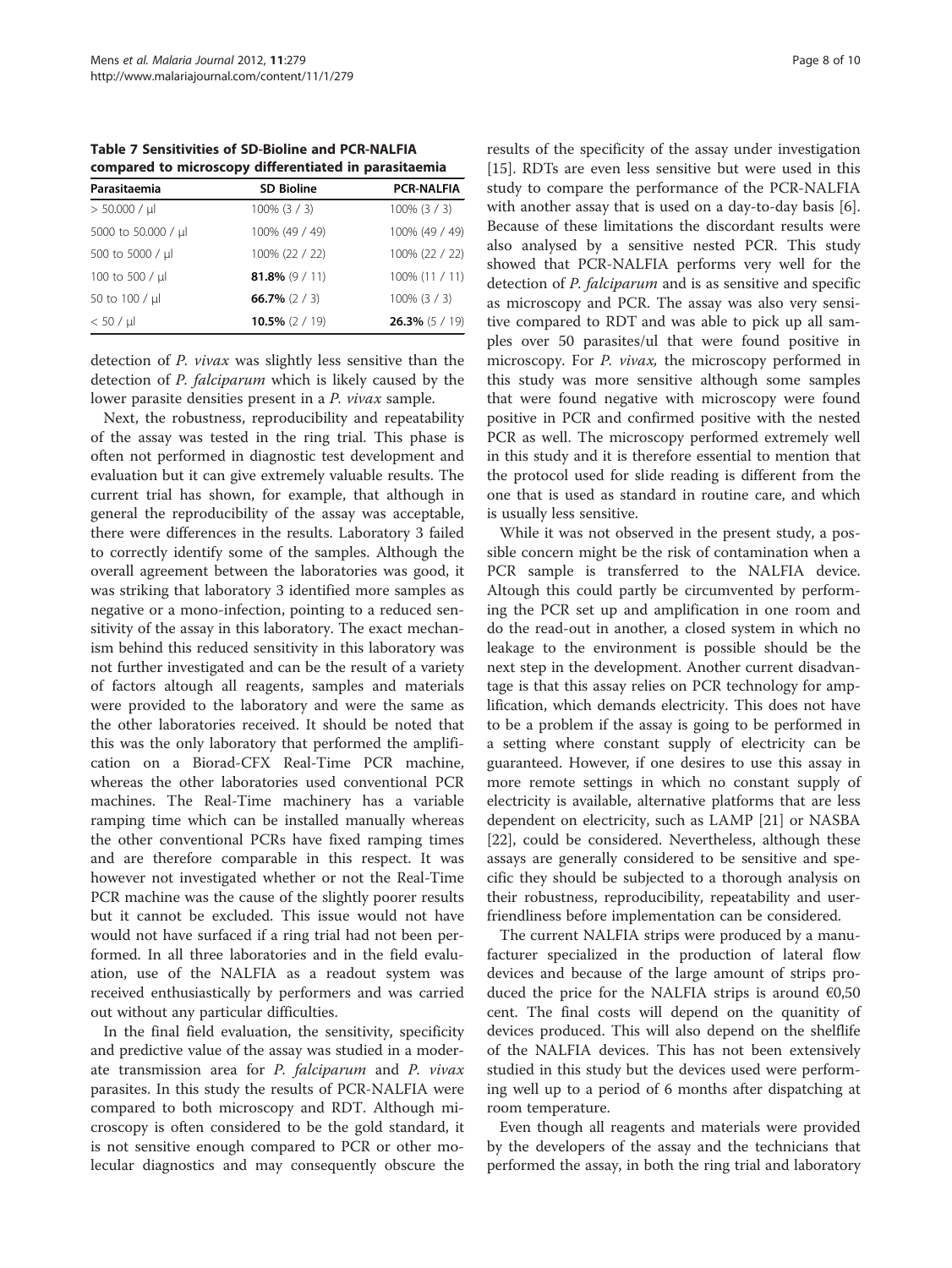<span id="page-8-0"></span>evaluation, had previous experience in molecular techniques, no training on the current protocol was given. This shows PCR-NALFIA is a user friendly procedure that can be performed with no or little extra training.

The assay in its current format, or slightly modified with more sensitive detection of P. vivax, could be an excellent tool for epidemiological studies on prevalence or distribution of parasites. In addition, it could be used as a screening tool at regional level for malaria control programmes especially in countries with declining transmission [\[23](#page-9-0)]. Molecular tools have been shown to be especially valuable in areas where there is moderate to little transmission [[24\]](#page-9-0) and PCR-NALFIA may be a straightforward method to implement.

#### Competing interests

The authors declare that they have no competing interests.

#### Authors'contributions

PM coordinatied and and preparated the laboratory and trial work, drafted the protocols, analysed the data and drafted the manuscript. AM participated in the initial test development. LdB prepared the laboratory evaluation and was involved in the single laboratory trial. JF provided technical assistance and prepered the lateral flow devices. JS and LK participated in the field trial and performed expert microscopy of the samples. JV, CvO and RH participated in the ring trial, and critically read the manuscript. BW: perfromed the PCR-NALFIA in the field. SP: provided local coordination and supervision of the fieldwork in Thailand, participated in data collection, entry and analysis of the data and critical reading of the manuscript. HS: Conceived the study and coordinated the Malactres project, drafted the of protocols, and was involved in design, preperation and supervision of laboratory and field trials, Coordinaton of the MALACTRES project. AA: Supervised the initial test development. All authors read and approved the final manuscript.

#### Acknowledgements

This project was financially supported by the EU funded FP7 project MALACTRES (Multi-drug resistance in malaria under combination therapy: Assessment of specific markers and development of innovative, rapid and simple diagnostics) grant nr 201889. We thank all collaborators of the MALACTRES project for their contribution. We want to specifically thank Dr Colin Sutherland of the London School of Hygiene and Tropical Medicine (UK) and Malaria Reference Laboratory (UK) and Dr Bakri Nour from Wad Medani Teaching Hospital (Sudan) for their kind provision of the blood samples for the laboratory and ring trial evaluation. We are also grateful to the staff and patients of Mae Khon Ken, and Wang Pa malaria clinics and the Shoklo Malaria Research Unit (Thailand) part of Mahidol-Oxford Tropical Medicine Research Unit (MORU) supported by the Wellcome Trust (UK) for their willingness to participate in this trial. We thank Dr Masja Straetmans (Royal Tropical Institute, The Netherlands) for her support in the analysis of the ring trial data.

#### Author details

<sup>1</sup> Koninklijk Instituut voor de Tropen / Royal Tropical Institute, Biomedical Research, Meibergdreef 39, 1105 AZ Amsterdam, The Netherlands. 2 Wageningen UR Food & Biobased Research, Biomolecular Sensing & Diagnostics, Wageningen, The Netherlands. <sup>3</sup>Forsite Diagnostics Ltd, Sand Hutton, York YO41 1LZ, UK. <sup>4</sup>Shoklo Malaria Research Unit, Mae Sot, Thailand.<br><sup>5</sup>Mahidol-Oxford Tropical Medicine Research Unit, Mahidol University. <sup>5</sup>Mahidol-Oxford Tropical Medicine Research Unit, Mahidol University, Bangkok, Thailand. <sup>6</sup>Instituut voor Tropische Geneeskunde, Department of Biomedical Sciences, Nationalestraat 155, 2000 Antwerp, Belgium. <sup>7</sup>Department of Parasitology, Leiden University Medical Center, PO Box 9600, 2300 RC Leiden, The Netherlands. <sup>8</sup>London School of Hygiene and Tropical Medicine, Faculty of Infectious and Tropical Diseases, Keppel Street, London WC1E 7HT, UK.

Received: 2 July 2012 Accepted: 13 August 2012 Published: 17 August 2012

#### References

- World Health Organization: Guidelines for the treatment of malaria. Secondth edition. Geneva: WHO; 2010.
- 2. Kyabayinze DJ, Asiimwe C, Nakanjako D, Nabakooza J, Counihan H, Tibenderana JK: Use of RDTs to improve malaria diagnosis and fever case management at primary health care facilities in Uganda. Malar J 2010,  $9.200$
- 3. Ansah EK, Narh-Bana S, Epokor M, Akanpigbiam S, Quartey AA, Gyapong J, Whitty CJ: Rapid testing for malaria in settings where microscopy is available and peripheral clinics where only presumptive treatment is available: a randomised controlled trial in Ghana. BMJ 2010, 340:c930.
- Kahama-Maro J, D'Acremont V, Mtasiwa D, Genton B, Lengeler C: Low quality of routine microscopy for malaria at different levels of the health system in Dar es Salaam. Malar J 2011, 10:332.
- 5. Harris I, Sharrock WW, Bain LM, Gray KA, Bobogare A, Boaz L, Lilley K, Krause D, Vallely A, Johnson ML, Gatton ML, Shanks GD, Cheng Q: A large proportion of asymptomatic Plasmodium infections with low and submicroscopic parasite densities in the low transmission setting of Temotu Province, Solomon Islands: challenges for malaria diagnostics in an elimination setting. Malar J 2010, 9:254.
- 6. Meena M, Joshi D, Joshi R, Sridhar S, Waghdhare S, Gangane N, Kalantri SP: Accuracy of a multispecies rapid diagnostic test kit for detection of malarial parasite at the point of care in a low endemicity region. Trans R Soc Trop Med Hyg 2009, 103:1237–1244.
- 7. Hawkes M, Kain KC: Advances in malaria diagnosis. Expert Rev Anti Infect Ther 2007, 5:485–495.
- 8. Lucchi NW, Demas A, Narayanan J, Sumari D, Kabanywanyi A, Kachur SP, Barnwell JW, Udhayakumar V: Real-time fluorescence loop mediated isothermal amplification for the diagnosis of malaria. PLoS One 2010, 5:e13733.
- 9. Posthuma-Trumpie GA, Korf J, van Amerongen A: Lateral flow (immuno) assay: its strengths, weaknesses, opportunities and threats. A literature survey. Anal Bioanal Chem 2009, 393:569–582.
- 10. Noguera P, Posthuma-Trumpie GA, van Tuil M, van der Wal FJ, de Boer A, Moers AP, van Amerongen A: Carbon nanoparticles in lateral flow methods to detect genes encoding virulence factors of Shiga toxinproducing Escherichia coli. Anal Bioanal Chem 2011, 399:831–838.
- 11. Bossuyt PM, Irwig L, Craig J, Glasziou P: Comparative accuracy: assessing new tests against existing diagnostic pathways. BMJ 2006, 332: 1089–1092.
- 12. Sahaa AJ, Hoover DR: "Sensitivity" and "specificity" reconsidered: the meaning of these terms in analytical and diagnostic settings. Ann Intern Med 1997, 126:91–94.
- 13. Weinstein NA S, Obuchowski M, Lieber L: Clinical evaluation of diagnostic tests. Am J Roentgenology 2005, 184:14-19.
- 14. Proux S, Suwanarusk R, Barends M, Zwang J, Price RN, Leimanis M, Kiricharoen L, Laochan N, Russell B, Nosten F, Snounou G: Considerations on the use of nucleic acid-based amplification for malaria parasite detection. Malar J 2011, 10:323.
- 15. World Organization of Animal Health: Principles and methods of validation of diagnostic assays for infectious diseases. In Terrestrial Manual. Paris: Office International des Epizooties; 2010:p1–p18. Chapter 1.1.4/5.
- 16. Snounou G, Viriyakosol S, Zhu XP, Jarra W, Pinheiro L, Do Rosario VE, Thaithong S, Brown KN: High sensitivity of detection of human malaria parasites by the use of nested polymerase chain reaction. Mol Biochem Parasitol 1993, 61:315–320.
- 17. SMRU-Shoklo Malaria Research Unit. 2012. [www.shoklo-unit.com.](http://www.shoklo-unit.com)
- 18. World Health Organization: Basic malaria microscopy, Part I Learner's guide. 2nd edition. Geneva: World Health Organization; 2010.
- 19. Fleiss JL, Levin B, Paik MC: Statistical Methods for Rates and Proportions. 3rd edition. New York: Wiley press; 2003.
- 20. Altman DG: Practical Statistics for Medical Reseatch. London: Chapman & Hall; 1991:611.
- 21. Sirichaisinthop J, Buates S, Watanabe R, Han ET, Suktawonjaroenpon W, Krasaesub S, Takeo S, Tsuboi T, Sattabongkot J: Evaluation of loopmediated isothermal amplification (LAMP) for malaria diagnosis in a field setting. Am J Trop Med Hyg 2011, 85:594-596.